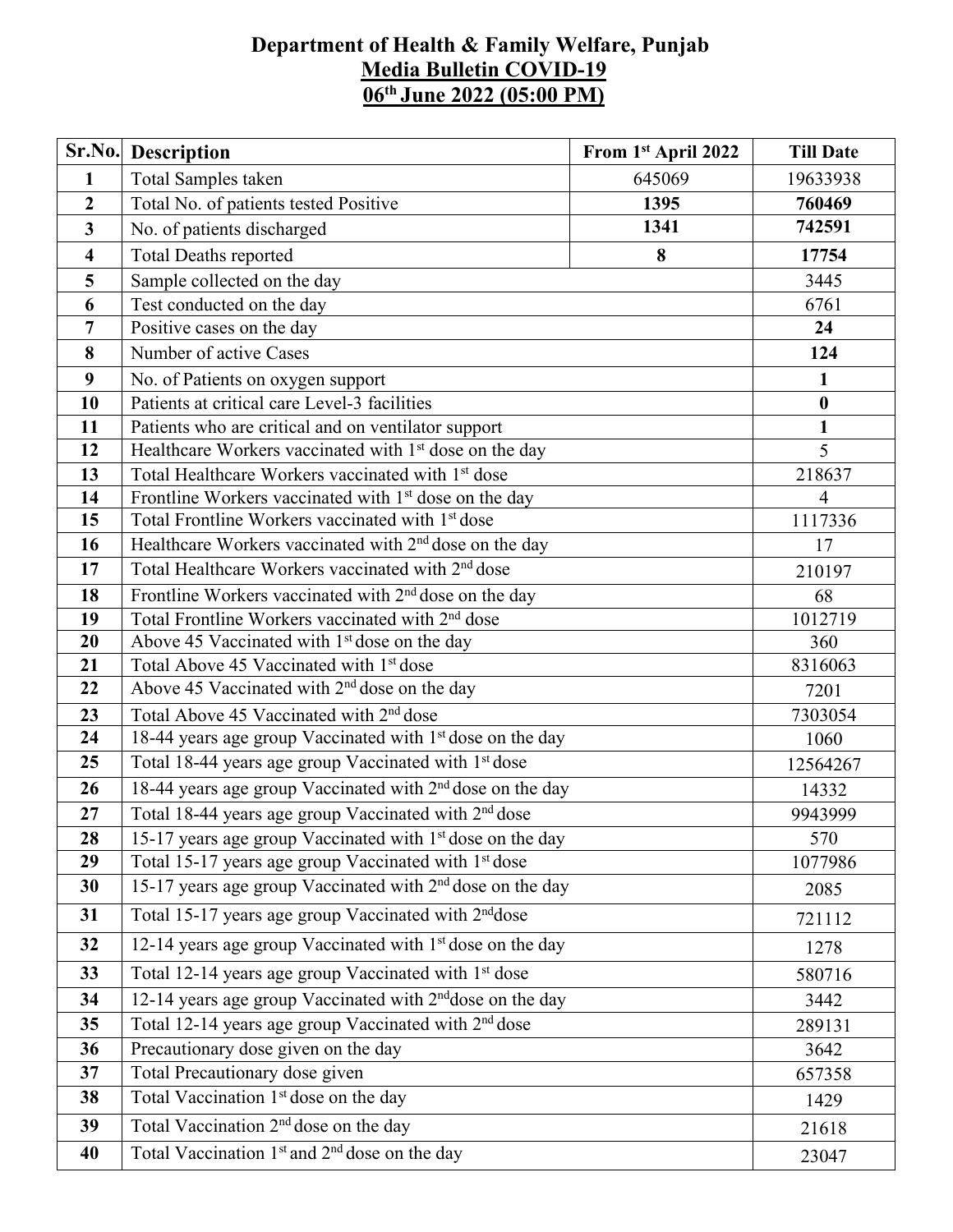## **On 06 th June 2022**

| 1. | Number of New patients<br>admitted in ICU           | <b>Nil</b>                                                                                     |
|----|-----------------------------------------------------|------------------------------------------------------------------------------------------------|
| 2. | Number of New patients put<br>on ventilator support | <b>Nil</b>                                                                                     |
| 3. | Number of New patients<br>discharged                | 16<br>(Amritsar-3, Bathinda-2, Faridkot-2, Jalandhar-1,<br>Ludhiana-1, Muktsar-1, SAS Nagar-6) |
| 4. | Number of New deaths<br>reported                    | <b>Nil</b>                                                                                     |

## **Patients reported Positive on 06 th June 2022 - 24**

| <b>District</b>  | <b>Number of</b><br><b>Cases</b> | <b>Positivity</b> | Case<br><b>Details</b> | <b>Remarks</b>         |  |
|------------------|----------------------------------|-------------------|------------------------|------------------------|--|
| <b>SAS Nagar</b> | 8                                | 6.67%             | 8 New Cases            | 120 Samples<br>Tested  |  |
| Ludhiana         | 5                                | 0.28%             | 5 New Cases            | 1766 Samples<br>Tested |  |
| Faridkot         | $\overline{2}$                   | 2.56%             | 2 New Cases            | 78 Samples<br>Tested   |  |
| Ferozepur        | $\overline{2}$                   | 2.15%             | 2 New Cases            | 93 Samples<br>Tested   |  |
| Hoshiarpur       | $\overline{2}$                   | 0.61%             | 2 New Cases            | 327 Samples<br>Tested  |  |
| Jalandhar        | $\overline{2}$                   | 0.25%             | 2 New Cases            | 807 Samples<br>Tested  |  |
| Amritsar         | $\mathbf{1}$                     | 0.10%             | 1 New Case             | 1040 Samples<br>Tested |  |
| Bathinda         | $\mathbf{1}$                     | 0.46%             | 1 New Case             | 219 Samples<br>Tested  |  |
| Ropar            | $\mathbf{1}$                     | 0.29%             | 1 New Case             | 341 Samples<br>Tested  |  |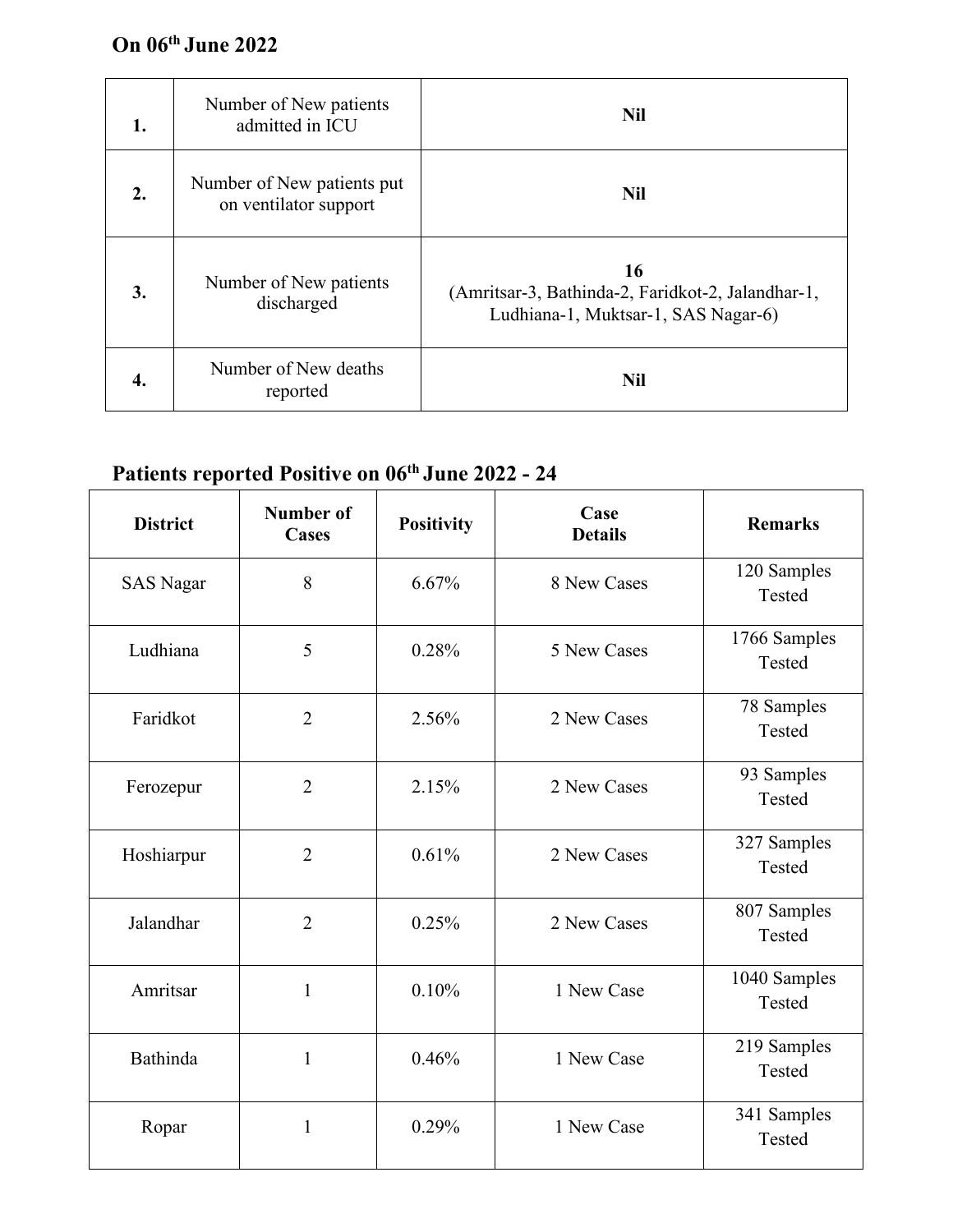| Barnala              | $\boldsymbol{0}$ | $0.00\%$ | <b>Nil</b> | 178 Samples<br>Tested |
|----------------------|------------------|----------|------------|-----------------------|
| Fazilka              | $\boldsymbol{0}$ | $0.00\%$ | <b>Nil</b> | 71 Samples<br>Tested  |
| FG Sahib             | $\boldsymbol{0}$ | $0.00\%$ | <b>Nil</b> | 148 Samples<br>Tested |
| Gurdaspur            | $\boldsymbol{0}$ | $0.00\%$ | <b>Nil</b> | 230 Samples<br>Tested |
| Kapurthala           | $\boldsymbol{0}$ | $0.00\%$ | <b>Nil</b> | 190 Samples<br>Tested |
| Malerkotla           | $\boldsymbol{0}$ | $0.00\%$ | <b>Nil</b> | 0 Samples<br>Tested   |
| Mansa                | $\boldsymbol{0}$ | $0.00\%$ | <b>Nil</b> | 40 Samples<br>Tested  |
| Moga                 | $\boldsymbol{0}$ | $0.00\%$ | Nil        | 91 Samples<br>Tested  |
| Muktsar              | $\boldsymbol{0}$ | $0.00\%$ | <b>Nil</b> | 112 Samples<br>Tested |
| Pathankot            | $\boldsymbol{0}$ | $0.00\%$ | <b>Nil</b> | 63 Samples<br>Tested  |
| Patiala              | $\boldsymbol{0}$ | $0.00\%$ | <b>Nil</b> | 65 Samples<br>Tested  |
| Sangrur              | $\boldsymbol{0}$ | $0.00\%$ | <b>Nil</b> | 58 Samples<br>Tested  |
| <b>SBS</b> Nagar     | $\boldsymbol{0}$ | $0.00\%$ | Nil        | 111 Samples<br>Tested |
| Tarn Taran           | $\boldsymbol{0}$ | $0.00\%$ | <b>Nil</b> | 613 Samples<br>Tested |
| On the Day<br>Punjab | 24               | 0.35%    |            |                       |
|                      |                  |          |            |                       |